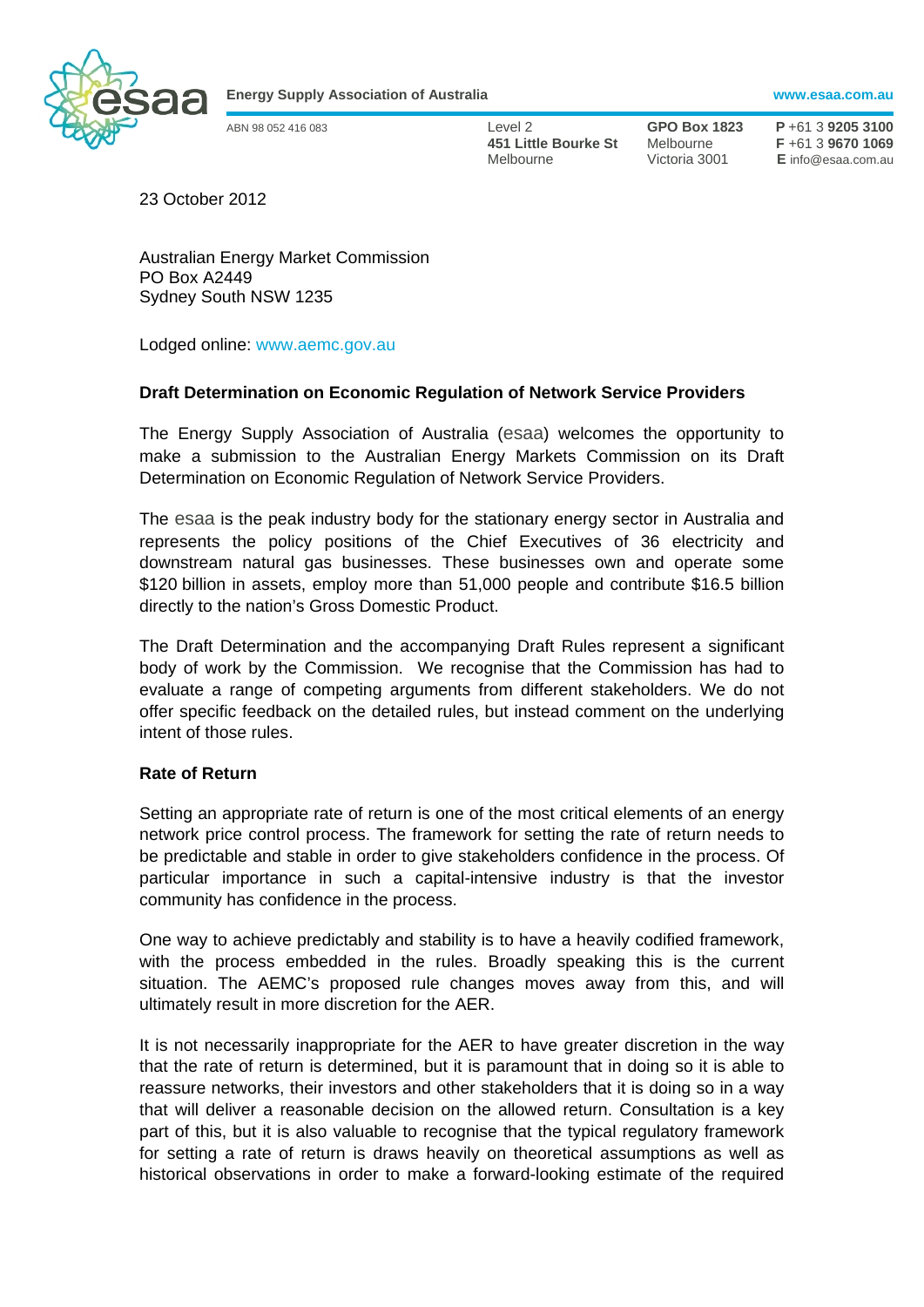rate of return. In doing so there is a risk that the overall result may be incompatible with the return that is actually required by investors.

To avoid the chance of this outcome other regulators have developed methods to "sense-check" the theoretically-derived result with real-world expectations. For example, Ofgem, the British energy regulator has routinely carried out the following:

- Meetings with a range of potential and actual investors to discuss the proposed price controls and what sort of risks the investor group considered to be material
- An explicit "financeability" test using the financial model based on the level of key financial ratios across the price control period
- Cross-check of the financeability results with credit ratings agencies
- Adjustments to the revenue allowances where the financeability test highlighted potential concerns

These sorts of exercises may not necessarily be embedded in the rules, as they are representative of a *cultural* attitude of the regulator. If the AER is to be afforded more discretion then these are examples of the sorts of safeguards that will need to be built into the process.

# **Capital Expenditure Incentives**

The basic format of the regulatory framework set out in the rules is one of incentivebased regulation. Implicit in this is that the driver of efficient spending by network service providers (NSPs) is the way the incentives are structured. It follows that if the incentives are not structured appropriately then an NSP may not spend efficiently.

One of the key elements of structuring incentives appropriately is to set the allowed rate of return at a reasonable level. Another is the power of the incentive to spend or not spend, both on opex and capex. For capex, specifically, the current framework leads to the power of the incentive being an outworking of a number of parameters, including: the length of the price control; the year of the price control in which the investment decision is made; the allowed rate of return; the deprecation rate on the asset, and whether depreciation is adjusted at the start of the next price control in line with the actual expenditure profile.

In particular, the actual power of the incentive (which is symmetrical for both overspending and underspending) declines through the price control period. This effect, sometimes known as periodicity, has raised concerns that NSPs may be incentivised to time their investment activity to be low at the start of a price control period and higher. However, we are not aware that any such inefficiencies have been specifically identified.

Nevertheless, calibrating the incentive rate more specifically may be beneficial. Setting the incentive at a specific percentage for example, is essentially a matter of arithmetic. What is critical is that the implications of high and low incentive rates are properly evaluated and the final level selected represents an appropriate balance of providing a clear incentive to spend efficiently without imposing excessive risk on the NSP.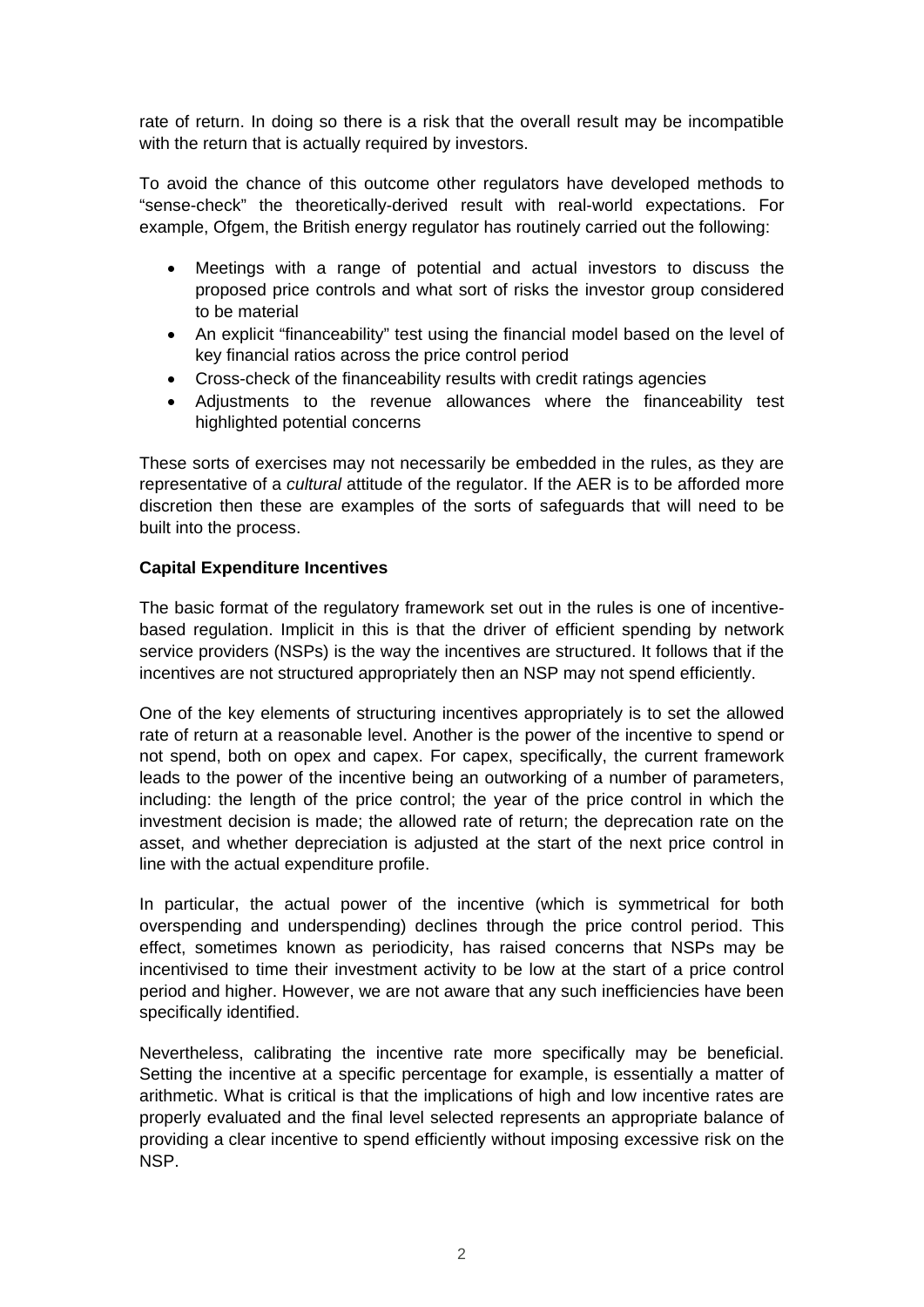### *Ex post efficiency review of capital expenditure*

The AEMC's draft rules propose that the AER should carry out ex post reviews of capital expenditure where an NSP has invested more than assumed by the regulator in its revenue determination. Inefficient expenditure would not be rolled forward into the regulatory asset base (RAB). Implicit in the assumption that such a safeguard is necessary is an argument that incentives may be inadequate to prevent an NSP from ensuring al investment is efficient.

This supposition conflicts with the intention in the rest of the rule changes to ensure that incentives are appropriately calibrated. It also purports to be a remedy to a phenomenon – inefficient expenditure above the AER's baseline - that has not been clearly identified; more commonly, companies have spent less than their allowance.

As such the need for such a safeguard has not been established. This might matter little if implementing these rules was costless, but it is not. Firstly, it will use up part of the AER's limited resources, which would surely be better used on matters other than attempting to find inefficient expenditure that the incentive framework is designed to preclude. Secondly, it is no straightforward matter to decide, with the benefit of hindsight, how much an NSP should have invested. An aggressive approach by the AER could easily lead to legitimate expenditures that were made prudently and in good faith being deemed "inefficient" and disallowed. This risk to what is, by the time of the decision, sunk expenditure is a material risk for the investors that have funded the investment. As such, it puts upward pressure on the cost of capital.

The esaa urges the AEMC to remove these rules from its drafting and to ensure the focus is instead on getting the most appropriate incentive structure.

### **Capital and operating expenditure allowances**

The overall effect of the proposed rule changes is to afford the AER greater discretion in setting the capital an operating expenditure (capex and opex) allowances. On the face of it this raises greater risk that the overall revenue allowance will turn out to be inadequate, and the AER will have to consider carefully how it minimises this risk (which will in turn be exacerbated by the threat of ex post review).

Whether these rule changes will prove effective in meeting the National Electricity Objective will depend in large measure on how the AER interprets and applies them in practice.

For example, an emerging theme in the regulatory debate is that customer representatives have found it difficult to engage fully in the revenue determination process. As a result, NSPs need to involve customers and their preferences more closely in the development of their business plans. For NSPs to be able to do this effectively, they need to understand how the AER will in turn evaluate the supporting evidence put before them. Anecdotally, NSPs that tried to demonstrate consideration of customers' preferences under the previous state-based regimes had their evidence rejected by the regulator. Customer consultation is also not costless and consideration of cost recovery for such activity must also be taken into account.